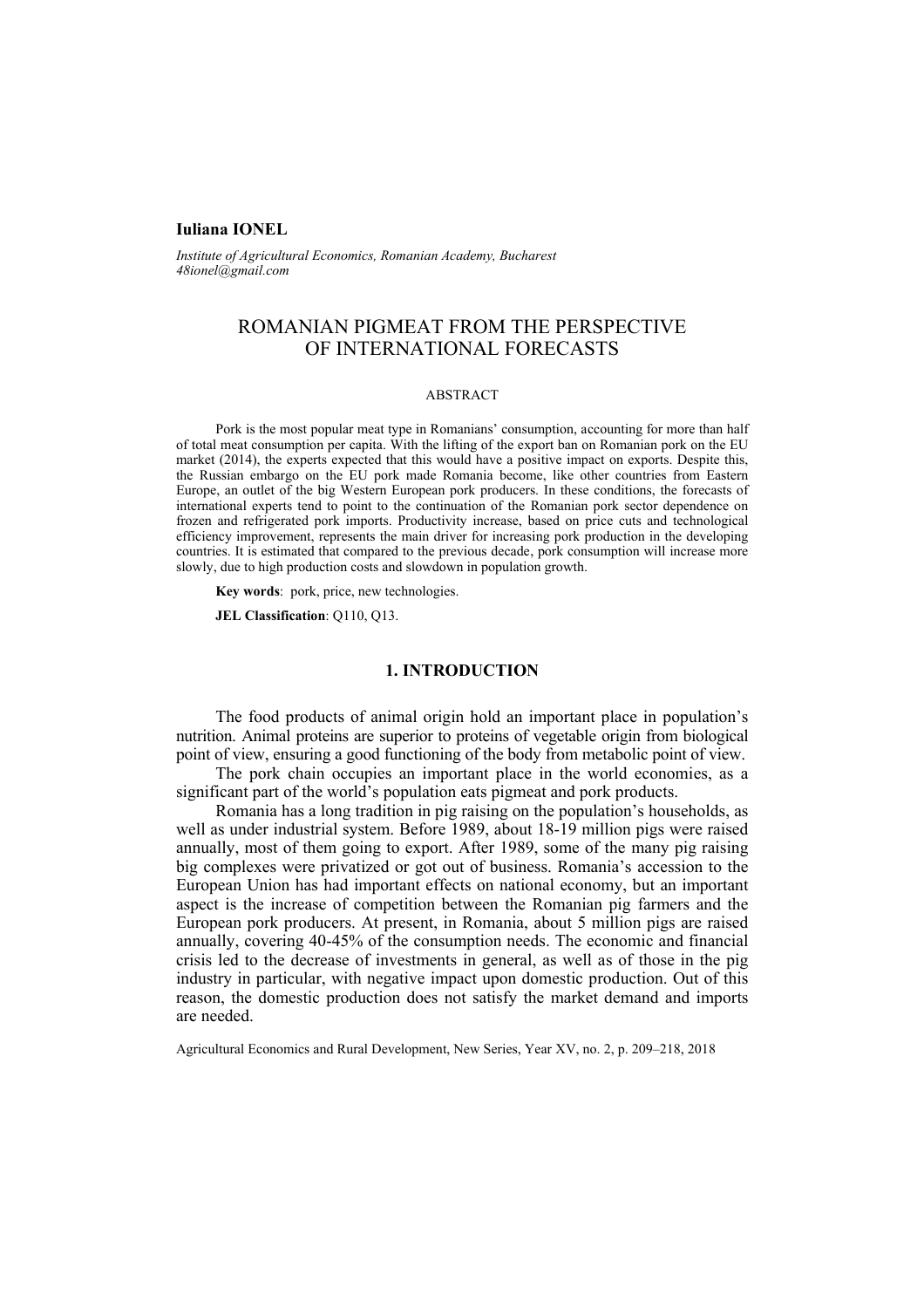Romanians are faithful, by tradition, to the consumption of pork. Romania ranks  $9<sup>th</sup>$  in the EU in terms of pig herds (next to Germany, Spain, France, Denmark, Netherlands, Poland, Italy and Belgium). The pork processing units are generally based on pork imports. Investments were made on the commercial pig farms, mainly for the adjustment to the minimum animal welfare standards. There is a production concentration trend (the first 30 producers obtain 65% of the sector's turnover). Imports continue to ensure around 33% of the pigmeat needs, while the balance of trade remains negative. According to the statistical data, the pig herds on the household farms are more numerous than those from the industrial raising system.

Thus, the representatives of the pigmeat sector, the Romanian agricultural researchers and also the decision-makers have developed various strategies for the sector revigoration and for covering the demand from domestic production. In this paper we shall present the future of the Romanian pork sector from the international forecasts perspective.

## **2. STATE OF KNOWLEDGE**

The agricultural production forecasting has certain particularities, as agricultural production has a special behaviour by comparison to the greatest part of other businesses, due to the strong dependence on the biological processes. Farmers have a minimum capacity to change the development rate of crops or animals. Secondly, for most agricultural products, the production cycle is measured in months or years. The agricultural production has a dynamic structure, mainly regarding prices: their seasonal impact upon production, the high cost of ongoing production adjustment at the level of stocks.

Agricultural production seems to fulfil the four conditions established by Armstrong (1985, pp. 196) in order to obtain good predictions by econometric measures: strong causality relationships should exist, the relationships should be measured exactly, the causal variables should be substantial, and it should be possible to estimate the modifications of the causality variables. Unfortunately, we cannot obtain an accurate forecast of agricultural production and prices through econometric methods. The most probable reason is the big influence of the random shocks upon production. Agriculture is strongly influenced by unpredictable random events such as: droughts and various infestations (diseases, pests, weeds).

According to Allen P.G (1994), out of the 60 investigated sectoral models, the great majority (43) were intended for the animal production modelling, of which 12 refer to the poultry sector, 10 to the beef sector and 9 to the pig sector. All the models contained exogeneous variables and were based on one or two macro-economic variables and on aggregate indices, and the values of the exogeneous variables used were utilized for ex-ante forecasts.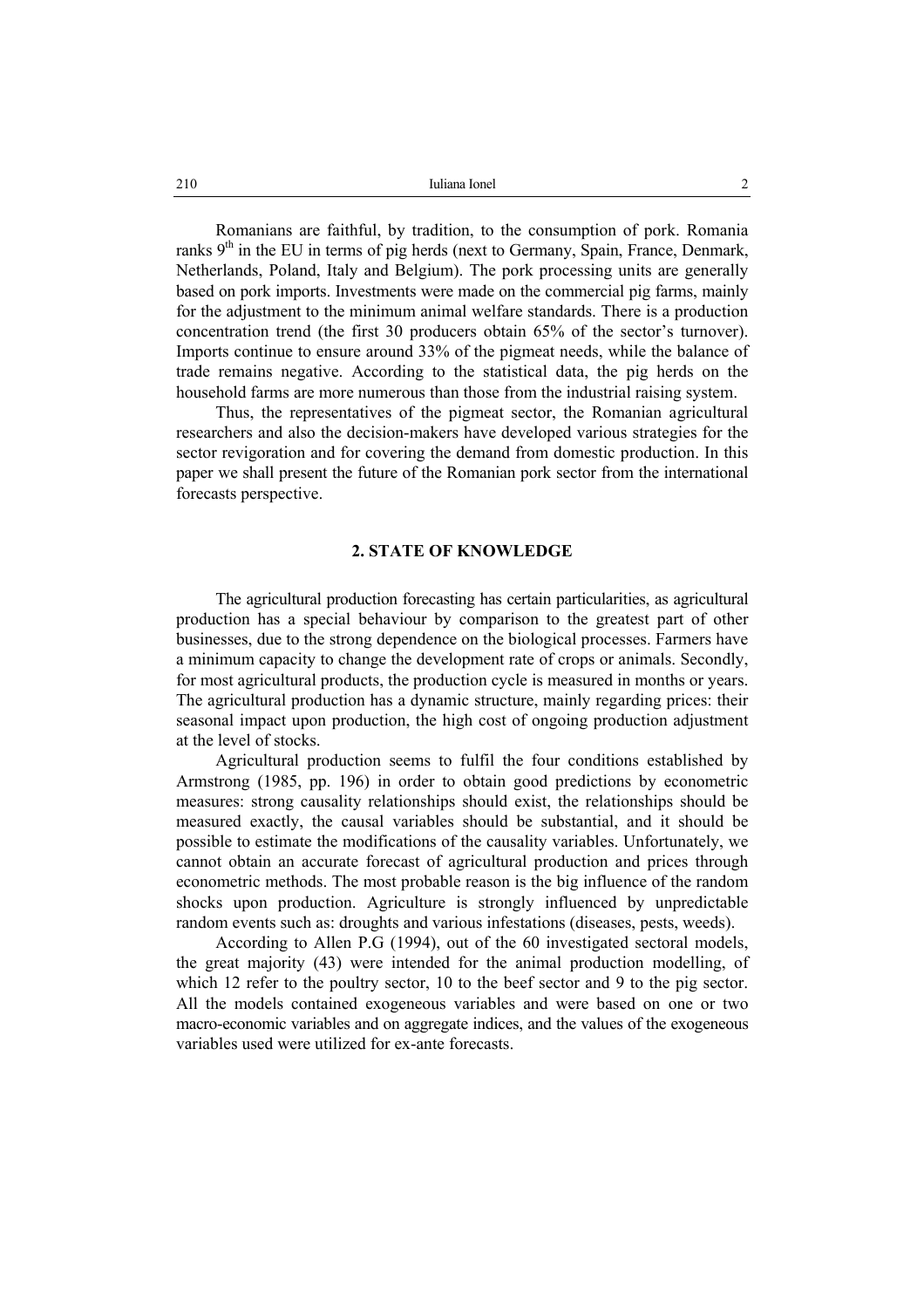The forecasts on production, prices and trade with agricultural products and inputs in most countries are made by the government. Thus, the governments are the main suppliers of information on the perspectives of agricultural products in Australia, Canada and USA (Johnson et al., 1982).

The European pork supply chains, like the other agri-food supply chains, are facing many challenges at present, such as: globalization, emerging markets, changing consumer requirements and the new governmental regulations linked to food security and environment pollution. These challenges need continuous innovation of the structures along the supply chain, business reconsideration, relocation of logistics infrastructure in order to achieve sustainable performance. (Aramyan, 2011)

The literature often uses the hypothesis according to which the vertical integration and contracts are of crucial importance for the future competitiveness of the pork chain. However, worldwide, we can notice the coexistence of the two different types of pork production chains – less integrated systems (in several countries of Europe) and vertically integrated systems (in countries like USA and Denmark), in which coordination is strictly based on contracts. Many authors consider that vertical integration is the solution for the future of the pork chain and the model based on free collaboration relationships practiced on certain European markets is considered outdated. (Schulze, 2007)

### **3. MATERIAL AND METHODS**

In order to analyze and assess the situation and prospects of the pork sector we collected data from the National Institute of Statistics, the Ministry of Agriculture and Rural Development, the National Sanitary Veterinary and Food Safety Agency, Eurostat and FAO data for the period 2007-2016. At the same time, we analyzed different studies on the prospects of the pigmeat sector worldwide by OECD-FAO, USDA and ReportLinker. Worldwide, the evolution of the pork sector provides for slower increases of meat consumption, due to the high production costs and to the slowing down of the population growth process. The demand increase is largely due to the economies of Asia and Latin America, and also of the oil exporting countries.

Under these conditions, the goal of the paper was to identify the evolutions on the Romanian pork market and to present the short-term forecast, from the vision of international experts. We intend, by the present study, to bring to your attention the short-term forecasts on the evolution of the Romanian market for: frozen pork meat; fresh and refrigerated pork meat; pork fat without lean meat; salted pork meat and concentrated feed production for pigs.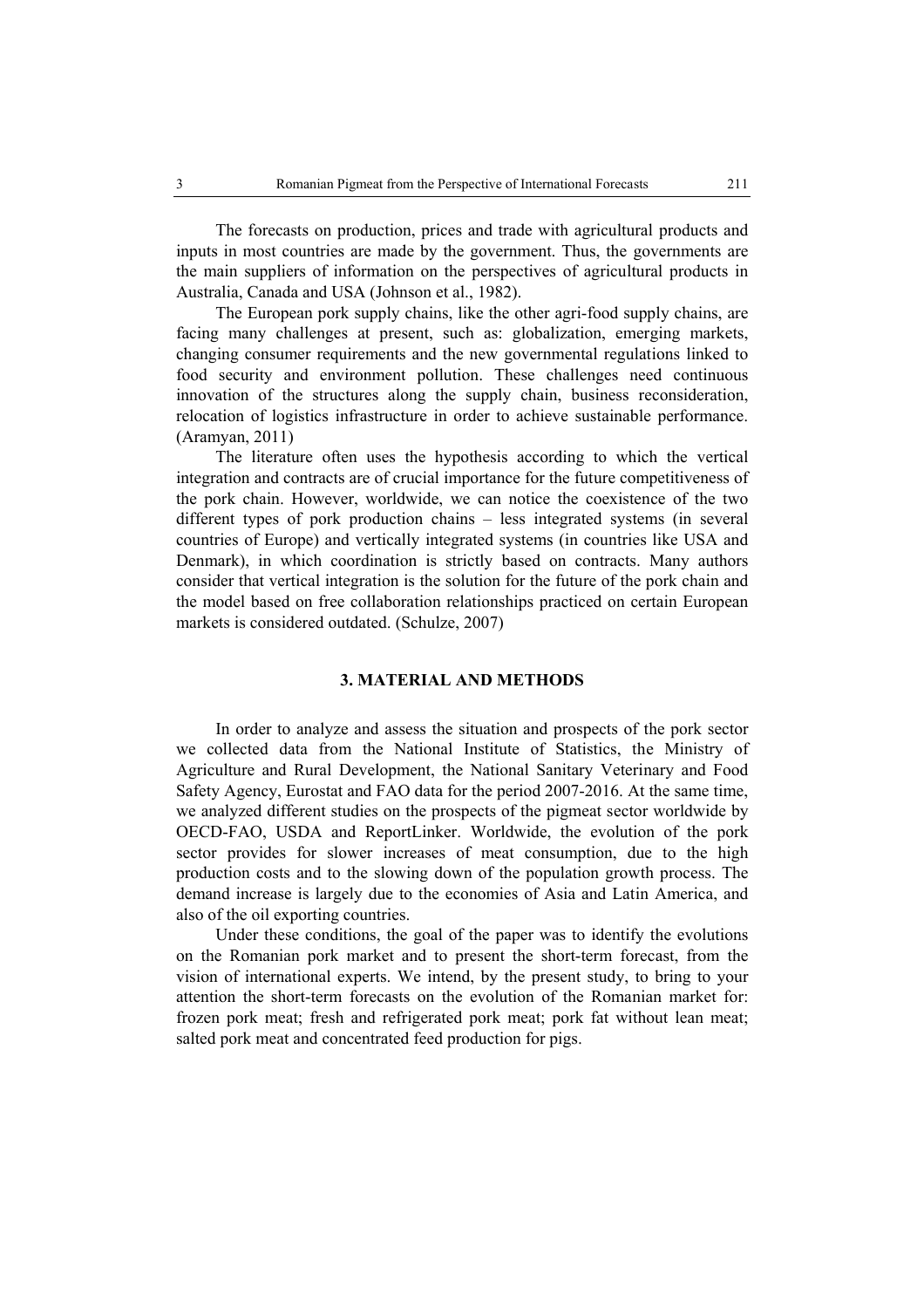### **4. RESULTS AND DISCUSSIONS**

Worldwide, according to the US Department for Agriculture (USDA, 2017) data, the global pork meat is estimated to increase by almost 2% in 2018, up to 113.1 million tons, first of all due to the development of the pig raising sector in China and to a lower extent to production increase in the USA. Pork production in China will increase for the second year consecutively, as far as producers obtain profits in this sector. The increase of sow numbers and higher slaughter weight of pigs will lead to production increase in 2018. The high pork demand from consumers will result in production increase in Russia, Philippines and Mexico. Among the main pork producers, only the European Union will reduce its production due to the stagnation of pork meat demand on the internal market and to export sales.

The global exports are forecast to increase by around 3% in 2018, determined by the increase of demand in Mexico, Philippines and South America (Argentina, Chile and Columbia), where competitive prices will determine the increase of consumption per capita. China will remain a top importer, but imports will decrease for the second year consecutively because of the increase of domestic production. European Union will remain the biggest exporter, with the pork exports remaining unchanged at 2.8 million tons, but the stagnation of the exported quantities is determined by the diminution of China's imports and the appreciation of the euro.

Imports are estimated to decrease for the second year consecutively in 2018, as the increases of local production will diminish the pork demand from import. Although pork production is expected to recover in 2018, the faster growth of demand will support growth of imports. Nevertheless, it is expected that imports will decrease up to their level in 2014. Together with production increase in most main exporting countries, the decrease of world pork prices will maintain the imports competitive. The European Union, the United States and Canada will remain the main suppliers, competitors mainly in terms of prices. With a relative high pork processing demand, imports are unlikely to contract to the previous levels, maintaining China as a pork importer.

The European production. In 2015 pork meat accounted for 9% of total agricultural production of the EU and was the most important type of meat produced. With 150 million pigs and an annual production of about 22 million tons carcass meat, the EU is the second world pork producer next to China, and at the same time the biggest exporter of pork meat and pork preparations.

Self-sufficiency in pork is 111% in the EU. The EU exports almost 13% of its meat production. The main commercial partner of the EU is East Asia (mainly China). Pork meat is in the category of products regulated by the Single Common Market Organization. The EU European Carcass Classification System offers the basis for the objective classification of carcasses in slaughterhouses and for fair payment to producers. Starting with April 2012, all export refunds in the pigmeat sector were reduced to zero. The EU trade with pigs and pork meat is subject to regional or bilateral agreements.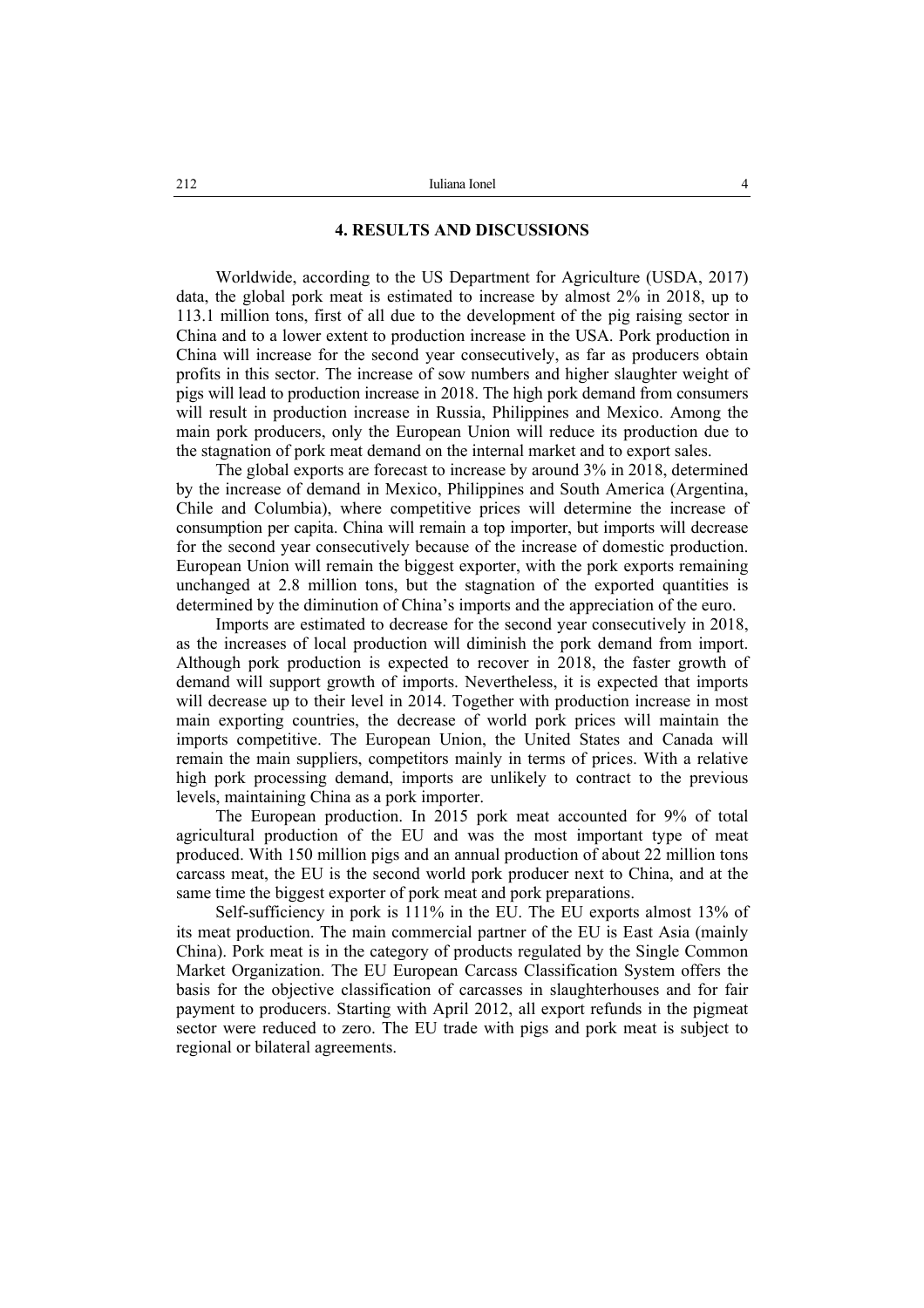Specialization in the pig sector is very pronounced in the EU (Germany, the Netherlands and Denmark). The livestock sector in Europe is vulnerable to the global volatility of grain and protein feed prices, as about half of the vegetable proteins utilized in animal feeding each year are imported. The increase of feed costs made many farms become unprofitable in the period 2008-2010.

Diseases still remain a challenge for the industrial pig raising sector. In order to comply with the provisions from the increasingly strict animal welfare regulations, additional investments were made on the pig farms, and business specialization increased in Western Europe.

Russia restricted EU imports of pork meat and preparations starting with January 1, 2014, which has determined an over-supply of pork meat on the EU market with the decrease of prices, and reorienting exports towards the South-Eastern Asia market, and placing some smaller quantities in countries from Eastern Europe.

According to Eurostat, the pig herds decreased by 9% in EU-28 in the period 2007-2016, to reach 147,202 thousand heads in the year 2016. In the same period, their number in Romania decreased by 29%, to 6,565 thousand heads, Romania being on the  $9<sup>th</sup>$  position in Europe (after Spain, Germany, Denmark, France, Netherlands, Italy, Poland and Belgium), from the 8<sup>th</sup> position in 2007. This situation was caused by the low profitability, as result of the economic and regulation conditions, with impact on the weak performing farms. For example, as a result of the requirements imposed by the animal welfare conditions, according to the Directive 2008/120/EC, the cost per fed sow increased. The implementation of this regulation led to the increase of pig farm size in the EU, as measured by the number of sows, as an efficient market reaction in this context.

The drastic diminution of the number of pigs in the period 2000-2016, both in the breeding and fattening pigs, favoured the imports of live animals (which accounted for 20-30% of the pigs for fattening and 3-6% of slaughter pigs), in order to satisfy the domestic demand of pigmeat.

On the other hand, there are large-sized farms, vertically integrated, which are involved in various activities, namely feeding, reproduction, fattening, slaughtering and pigmeat processing, which are competitive in terms of prices.

Romania ranks  $1<sup>st</sup>$  in the EU in terms of the share of very small farms (63%), which own under 10 pig heads/farm and ranks last as regards the share of farms with over 400 animals/farm (33%). At the same time, countries like Denmark, Netherlands, France and Germany have over 90% of their herds on farms with more than 400 heads. In Germany, for instance, 5% of the small farms disappeared in the last 25 years.

EU largely depends on the soybean and maize imports from third countries, so that any interruption in the supply of these products has a very costly impact on the European feed industry. In the feed industry of the European Union, there is a strong concentration tendency, so that the largest 10 companies in Germany and Netherlands have over 50% and 65% respectively of the market share.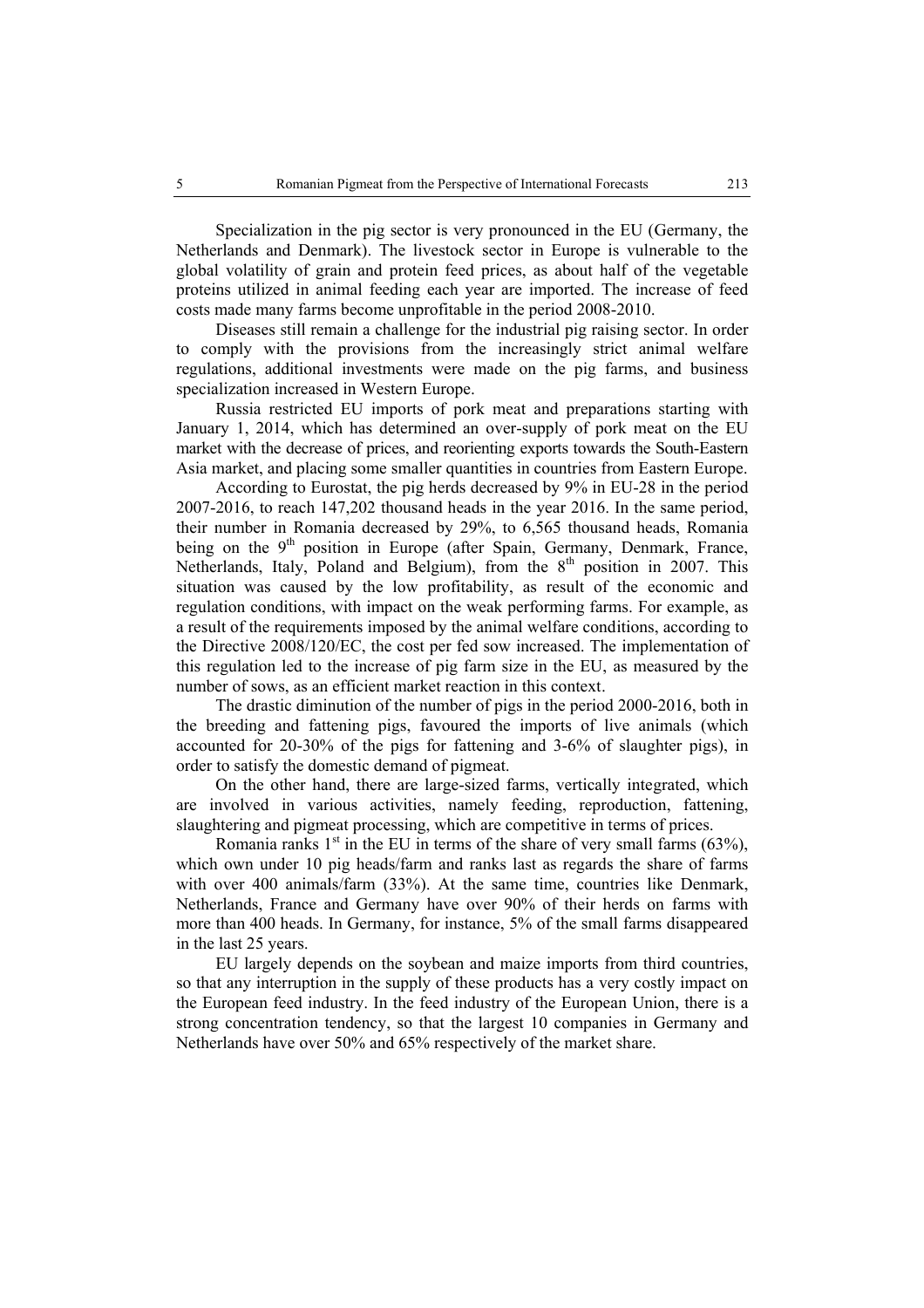Romania has grain surplus available for the pig industry but, like in the EU's case, it depends on protein feed imports. While in the EU there are companies specialized in the production and marketing of pig feed, in Romania, as a rule, feed is produced on the farm, and the compliance with the feed recipes depends on the financial resources available at farm level (Otiman, 2013).

In Romania, the investments in the pork sector were made mainly with own funds, but also from funds attracted from the European Union (Alexandri, 2017).

While in the EU-28 pork production in the period 2007–2016 increased by 6%, to reach 23,222 thousand tons, in Romania pork production drastically diminished by almost 31%, to reach 337 thousand tons. According to pig slaughter meat production in authorized slaughterhouses, Romania accounts for only 2% of the EU-28 market.

Romania ranks  $13<sup>th</sup>$  in the EU by the meat production obtained in 2016.

An analysis of the evolution of pig slaughtering in Romania, in the period 2000–2016, shows that this followed an increasing trend on the specialized slaughterhouses. On the individual households, pigs are mainly slaughtered during the winter holidays and are destined for the household members' own consumption or for sale on the local market.

The annual average prices for the E pork carcass in the period 2007-2016 followed the same fluctuating trend both in Romania and in the EU. Romania has higher prices than in the EU. It is noticed that the gap between the two prices begins to vanish beginning with the year 2014, while in the year 2016 the two prices were similar.

Pork consumption in EU-27 slightly decreased by 2% in 2015 compared to previous year, reaching 40.9 kg/capita. The greatest pork consumption, of over 50 kg/ capita, are found in Austria, Poland, Spain and Germany, and the smallest consumption is noticed in the UK, France and Romania (under 31.3 kg/capita). The highest consumption decrease was in France, by 12% and Romania, by 10%. Germany and Spain had modest decreases, i.e., -4% and -3% respectively.

Several studies revealed that an increase of pork consumption per capita is expected to continue in the EU New Member States, where consumers mainly focus on prices (De Winter and Tacken, 2010; Hoste et al, 2004. Trienekens and Wognum, 2009).

In the EU-27, self-sufficiency in pork meat was constantly over 100%, in the period 2000 – 2015, while in Romania self-sufficiency in pork decreased from 91% in 2000 to 62 % in 2005 and 2009, to reach 70% in 2015. Although the European pork chains are extremely self-sufficient and have a competitive position on the world market at present, this position is threatened by countries like Brazil, Canada, China and USA (Lehmann, 2009).

Due to the high prices on the domestic pork market and to the very high domestic supply fragmentation, Romania has become dependent on the imports of pigs, pork meat and pork preparations. For Romania there are no available data on the price of pork meat in different points of the chain. In the Netherlands, the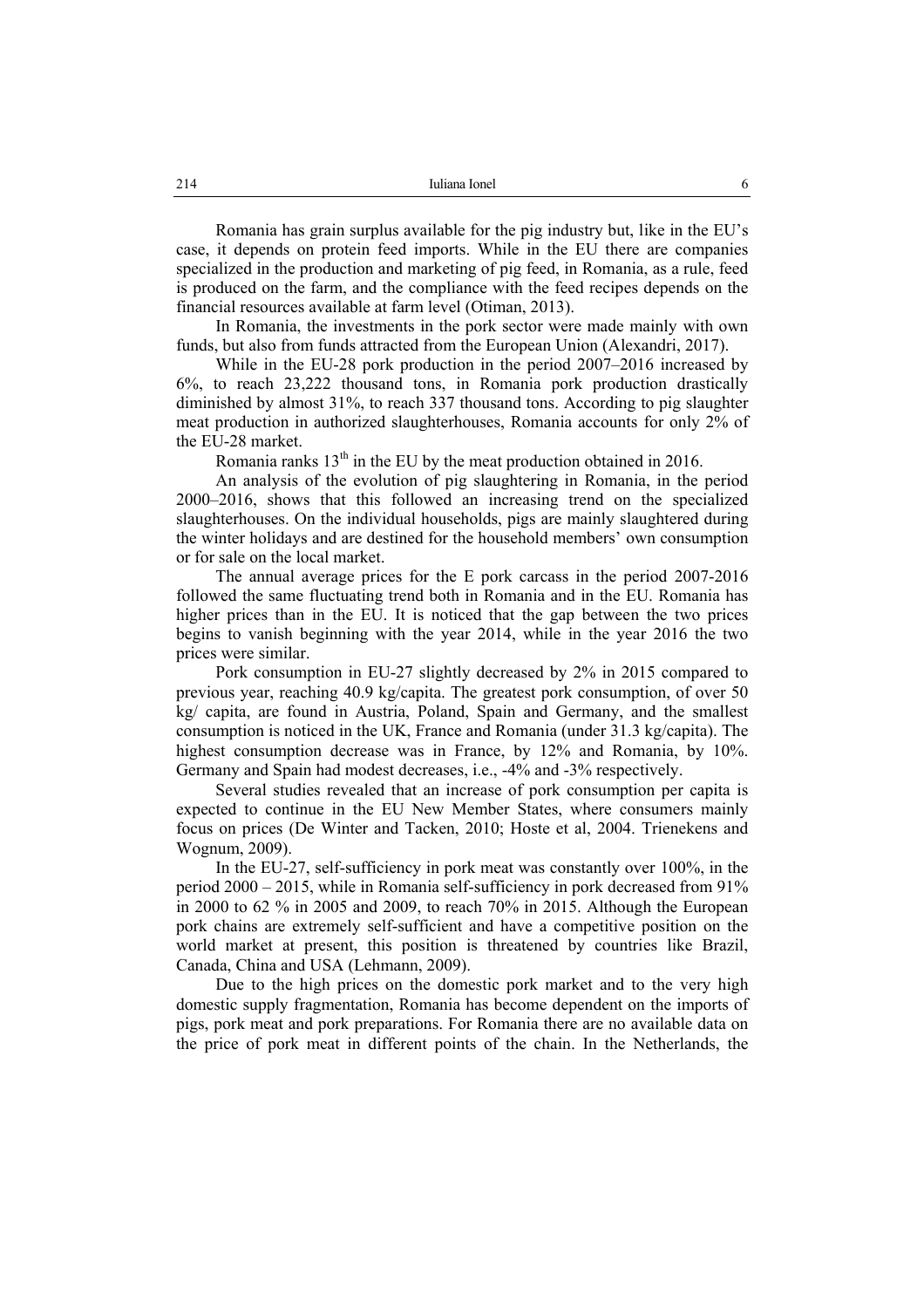studies reveal that the prices on the pork meat chain are unevenly distributed, so that a farmer who raises pigs receives around 40 eurocents per kg of produced meat (6% of the final selling price), while a retailer receives around 24% of the selling price (Hoste et al., 2004).

In the investigated period, Romania has become a net importer of live pigs, pork and pork preparations. The low production prices in the EU and the export restrictions on the Russian market resulted in the non-competitive Romanian farmers giving up pig farming, while the imports of live animals for fattening decreased, yet the pork imports continued to remain high.

On the other hand, Poland and Romania are seen as the best positioned countries in order to become major producers of pork and poultry meat and possible exporting countries on the long term. Both countries have a population that prefers pork meat, the grain production is sufficient and presents interest for foreign investments that will be able to speed up the modernization of the pork meat sector (Vernooij, 2011).

At the same time, according to the representatives from the Romanian industry, there is an increasing interest for investments in the pork meat sector. The foreign investments made in the western parts of Romania have proved that the vertically integrated business is successful, and the pork meat price can be competitive both on the domestic and foreign markets.

The top 30 pig raisers in Romania cover 65% of the total turnover of the pig farming sector, a sector where 610 companies operated in 2016, with a cumulated business worth 2.9 billion RON (645 million euro), according to the National Trade Register Office data. The leader of the industry, Smithfield Romania, which belongs to the Group with Chinese shareholding WH Group, ended the last year with a turnover of 732.7 million RON, with a net profit of 89.3 million RON and 1,141 employees. The second big pig raising company is the group with Danish shareholding Premium Porc, present on the top list with three companies: Danegro, which was on second place on the list, Premium Porc Negreni (third place) and Premium Porc SRL (fifth place).

|      | Frozen pork | Fresh and         | Pork fat without | Salted pork | Concentrated feeds for |
|------|-------------|-------------------|------------------|-------------|------------------------|
|      |             | refrigerated pork | lean meat        |             | pigs                   |
| 2015 | 3.6         | 147.6             | 1.2              | 47.5        | 259.6                  |
| 2016 | 4.6         | 153.6             | 1.7              | 53.7        | 267.3                  |
| 2017 | 3.1         | 166.9             | 1.2              | 44.9        | 187.6                  |
| 2018 | 3.2         | 169.4             | 1.3              | 48.4        | 190.8                  |
| 2019 | 3.5         | 171.0             | 1.4              | 51.8        | 196.8                  |
| 2020 | 3.7         | 171.3             | 1.5              | 54.5        | 207.9                  |
| 2021 | 4.1         | 174.1             | 1.6              | 55.6        | 228.6                  |

*Table 1*  International forecasts on the sales of pork and concentrated pig feeds in Romania – thou. tons

*Source:* ReportLinker Research, forecasts based on Eurostat data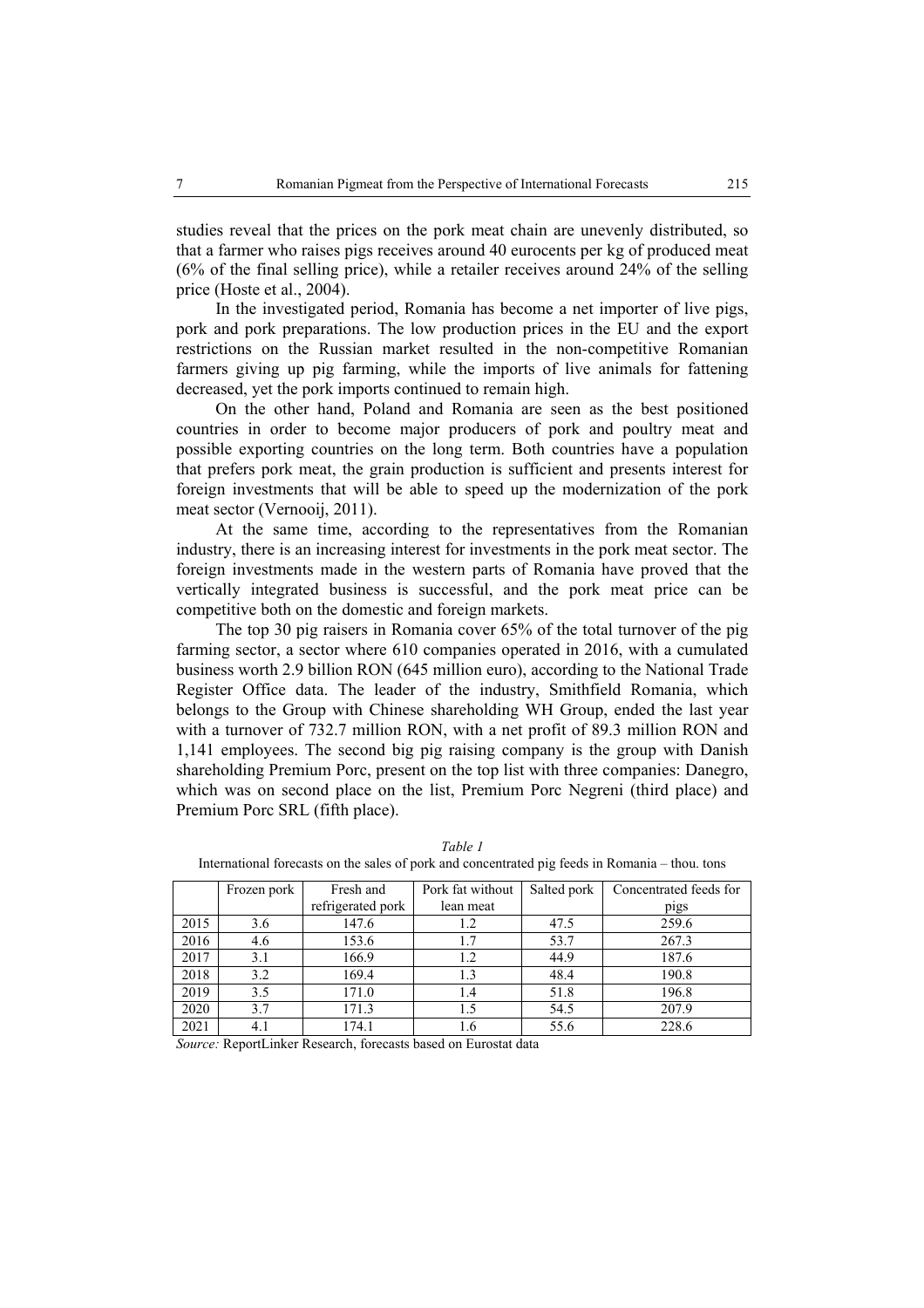| 216 | Iuliana Ionel                                                                 |  |
|-----|-------------------------------------------------------------------------------|--|
|     |                                                                               |  |
|     | The legal distribution of the nig rejoing companies reply Timis county on the |  |

The local distribution of the pig raising companies ranks Timis county on the first place, followed at great distance by Vrancea, Argeș, Neamț and Bihor, and on the last places the counties Tulcea Sibiu and Brăila. We can notice that there is not always a correlation between the local supply of grains/oilseeds and the location of investments in the pig raising business (Neamț, Brașov, Satu Mare, Maramureș, Sibiu).

We shall next present the international forecasts on the pork sales in Romania, by meat types, made by ReportLinker Research for the period 2018–2021.

| International forecasts on the prices of pork and concentrated pig feeds in Romania – euro/ton | Table 2 |
|------------------------------------------------------------------------------------------------|---------|
|                                                                                                |         |

|      | Frozen pork | Fresh and    | Pork fat     | Salted pork | Concentrated   |
|------|-------------|--------------|--------------|-------------|----------------|
|      |             | refrigerated | without lean |             | feeds for pigs |
|      |             | pork         | meat         |             |                |
| 2015 | 1516        | 2243         | 1378         | 3036        | 340            |
| 2016 | 1954        | 2111         | 1189         | 2889        | 309            |
| 2017 | 2580        | 1316         | 1295         | 3093        | 328            |
| 2018 | 2719        | 1418         | 1281         | 2929        | 327            |
| 2019 | 2902        | 1533         | 1264         | 2793        | 324            |
| 2020 | 2780        | 1664         | 1243         | 2713        | 320            |
| 2021 | 3077        | 1756         | 1218         | 2726        | 314            |

*Source:* ReportLinker Research, forecasts based on Eurostat data

Forecasts show an increase of productions for all types of meat (by about 15%), but fresh and refrigerated meat still owns 74% of production, followed by salted pork meat (24%).



*Source*: ReportLinker Research, forecasts based on Eurostat data

Figure 1. Romania: international forecasts on concentrated feed production for pigs

On the short term, together with the increase of concentrated feed prices, the quantities produced decreased in 2017, the same thing taking place in 2018; feed production is expected to revigorate continuously, until 2021, together with the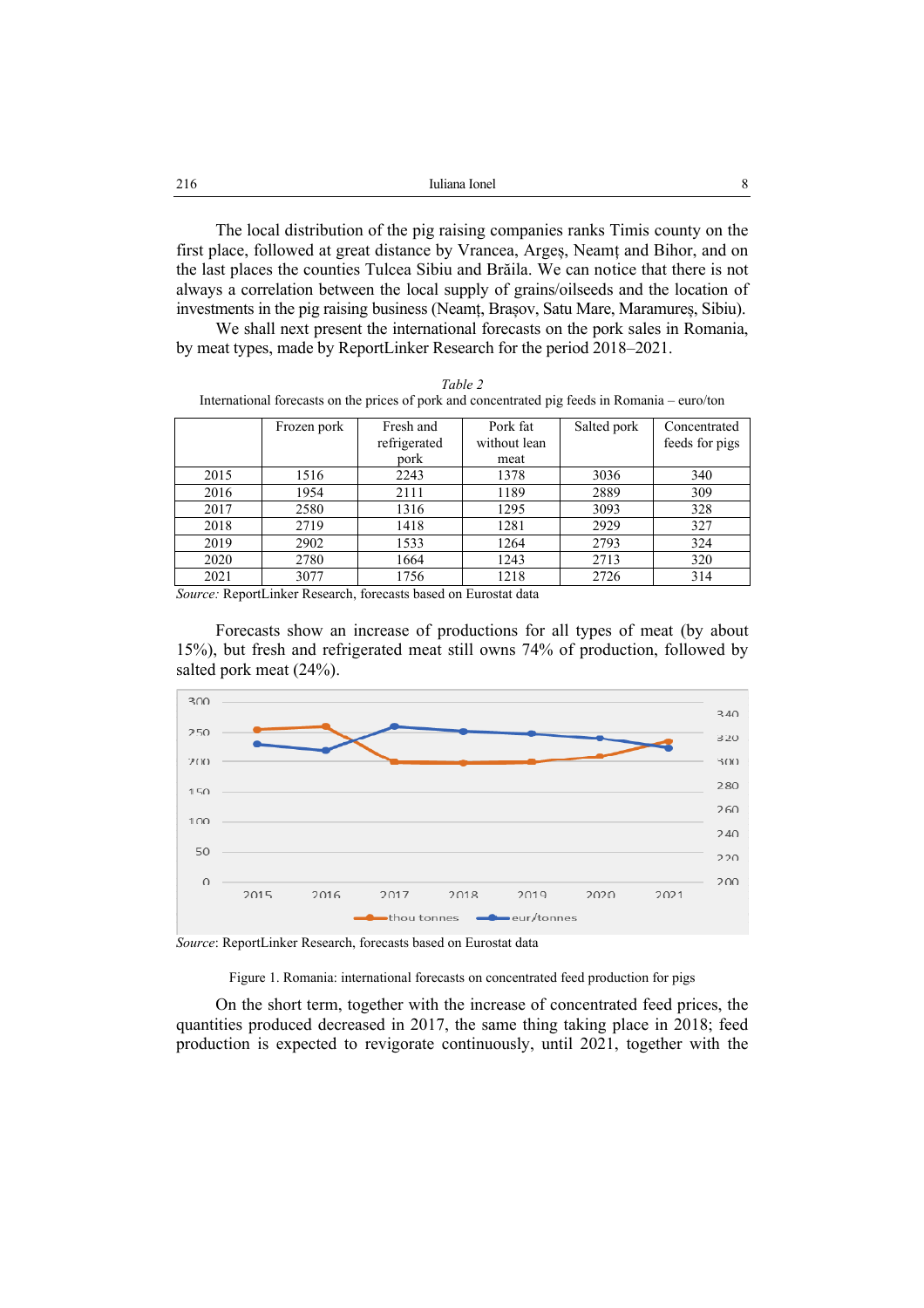decrease of feed prices. Hence, on the short term, the number of pigs on the Romanian industrial farms are expected to increase, and the feed industry will positively react to this stimulus.



*Source*: ReportLinker Research, forecasts based on Eurostat data

Figure 2. Romania: international forecasts on fresh and refrigerated meat production.

With the pig farm revigoration in Romania, an increase of fresh and refrigerated meat production can be noticed, although prices will also increase by 6% (2021/2016).

### **5. CONCLUSIONS**

Although Romania is an important grain and oilseed producer, the recovery of the Romanian pork sector will take place as result of substantial investments in the sector, so that the pork prices will become competitive at European and world level.

### **REFERENCES**

- 1. Alexandri Cecilia (coord.), (2017), *Agricultura și spațiul rural: evaluări la 10 ani de la aderare*, Editura Academiei Române, București.
- 2. Aramyan L. & all., (2011), *Towards sustainable food production: a scenario study of the European pork sector,* Journal on Chain and Network Science 11(2):177-189.
- 3. Armstrong, J.S., (1985), *Long-range Forecasting*, From Crystal Ball to Computer, 2nd edn. (Wiley, New York).
- 4. De Winter, M.A. and G.M.L. Tacken, (2010), *Competitiveness monitor for pork*, Report 2010-016, LEI Wageningen UR, the Hague, the Netherlands.
- 5. P. Geoffrey Allen, (1994), *Economic forecasting in agriculture*, International Journal of Forecasting 10 (1994) 81-135.